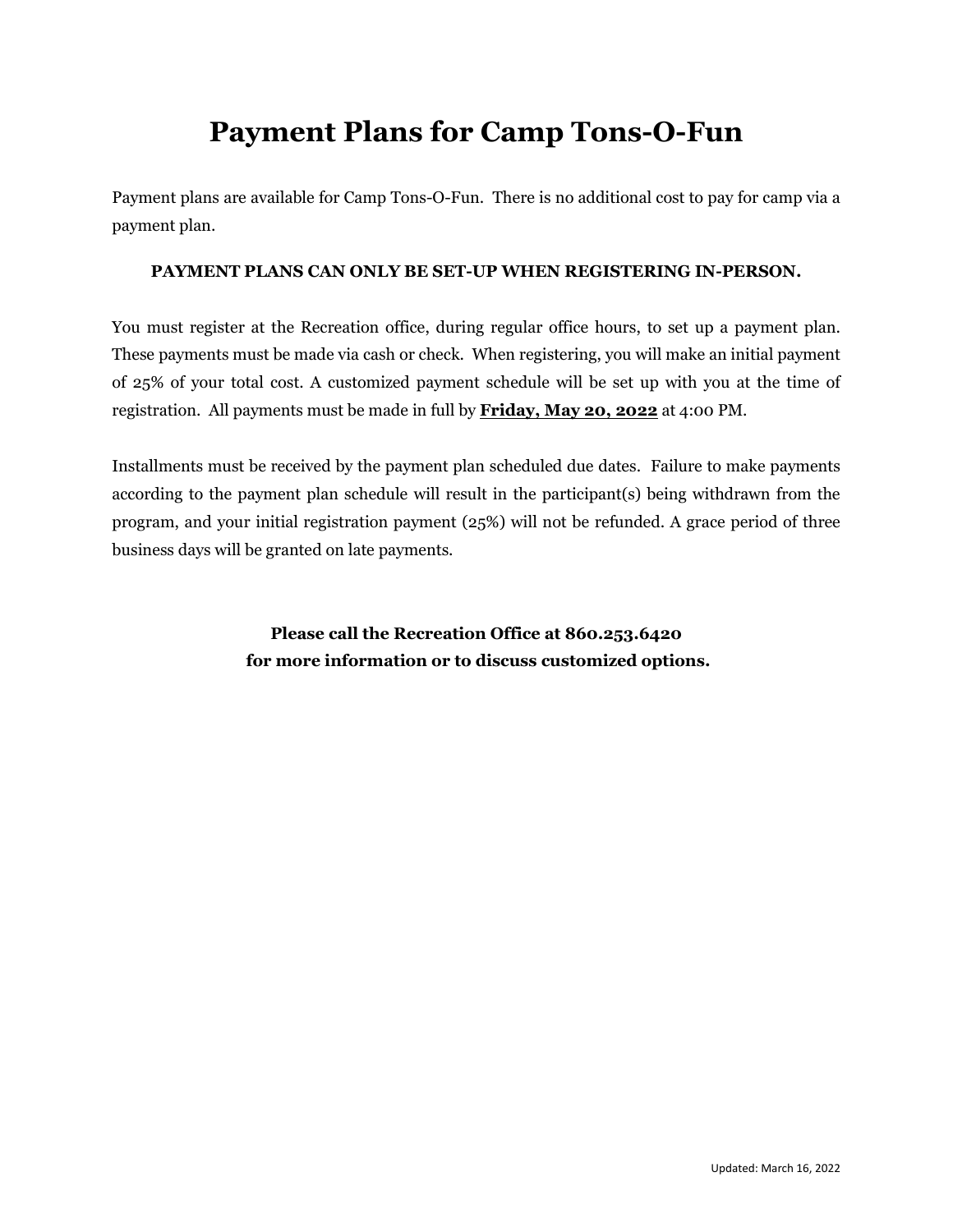### **Enfield Recreation Department – Payment Plan Form**

| <b>Parent/Guardian Information</b> - this person is responsible for all monies due on the payment plan.     |  |  |                                |  |  |
|-------------------------------------------------------------------------------------------------------------|--|--|--------------------------------|--|--|
|                                                                                                             |  |  |                                |  |  |
|                                                                                                             |  |  |                                |  |  |
|                                                                                                             |  |  |                                |  |  |
|                                                                                                             |  |  |                                |  |  |
| <b>Participant Information</b> – this is the person participating in the program. One participant per form. |  |  |                                |  |  |
|                                                                                                             |  |  |                                |  |  |
|                                                                                                             |  |  |                                |  |  |
|                                                                                                             |  |  |                                |  |  |
| <b>Payment Plan Information</b>                                                                             |  |  |                                |  |  |
| Program Name                                                                                                |  |  | Program Fee Program Start Date |  |  |
|                                                                                                             |  |  |                                |  |  |
|                                                                                                             |  |  |                                |  |  |
|                                                                                                             |  |  |                                |  |  |
|                                                                                                             |  |  |                                |  |  |
|                                                                                                             |  |  |                                |  |  |
|                                                                                                             |  |  |                                |  |  |
|                                                                                                             |  |  |                                |  |  |
|                                                                                                             |  |  |                                |  |  |
| <b>Payment Schedule</b>                                                                                     |  |  | Total Fees Due                 |  |  |
|                                                                                                             |  |  | Deposit Paid (25%)             |  |  |
|                                                                                                             |  |  |                                |  |  |
|                                                                                                             |  |  | Remaining Balance              |  |  |
| Plan Type check one                                                                                         |  |  | Number of Installments         |  |  |
| Weekly ________ Bi-Weekly<br>Monthly                                                                        |  |  | Amount due per installment     |  |  |
| Note: payment due dates must be Fridays                                                                     |  |  |                                |  |  |

### **Payment Plan Agreement**

It should be understood that meeting the financial obligation of this agreement is of great importance to the success of the program. Participation is not allowed until all payments are made in full. Installments must be received by 4:00 PM on the scheduled payment plan due dates. Failure to make payments according to the payment plan schedule will result in the participant being withdrawn from the program, and your initial payment (25%) will not be refunded. A grace period of three business days will be granted on late payments.

Parent/Guardian Signature:\_\_\_\_\_\_\_\_\_\_\_\_\_\_\_\_\_\_\_\_\_\_\_\_\_\_\_\_\_\_\_ Date: \_\_\_\_\_\_\_\_\_\_\_\_\_\_\_\_\_\_\_\_\_\_\_\_

Updated: March 16, 2022